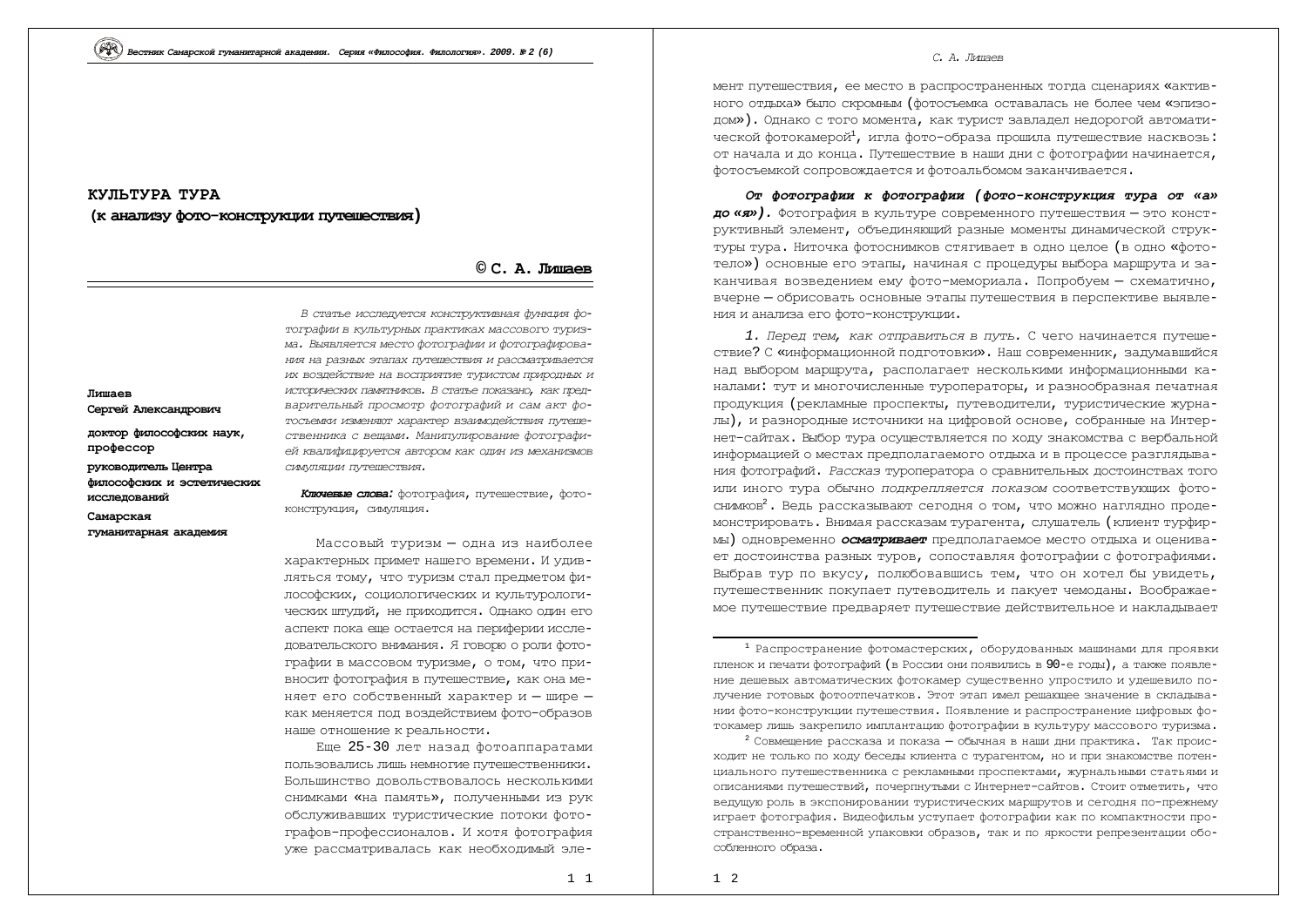на него свой отпечаток. В порядке *визуального знакомства* с тем, что только еще *предстоит увидеть*, путешествие уже состоялось. Как видим, фотография оказывает влияние на выбор тура и формирует «визуальные ожидания» туриста еще до того, как он отправился в путь.

2. Ориентация на местности и фиксация найденного. Но вот путешественник попадает к «месту событий». Душа его жаждет праздника, ярких впечатлений и незабываемых встреч. Туристическое ориентирование на осваиваемой территории (включая сюда и экскурсионные поездки, и самостоятельный поиск-осмотр достопримечательностей) может быть ОПИСАНО **как визуально-поисковое тестирование окрестностей на пред-**MeT OПОЗНАНИЯ ВО ВСТРЕЧНЫХ ЛАНДШАФТАХ И ПАМЯТНИКАХ ЗНАКОМЫХ ПО  $\phi$ отографиям **образов.** 

Однако туристу надлежит не только получить впечатления от увиденного, но и зафиксировать свое присутствие в новом месте с помощью фотоаппарата<sup>3</sup>. Отображенные на снимках из путеводителя достопримечательности «правильный» турист не только обнаруживает на местности, но и добросовестно фиксирует на свою фотокамеру (безответственный, впрочем, делает то же самое, но, по нерадивости, допускает «досадные пропуски»)<sup>4</sup>. Причем, если в путеводителе памятник представлен одной фотографией, то турист посвящает ему два или три снимка, насыщенных образами друзей, родственников и, наконец, себя, любимого. Фиксация достопримечательностей (ландшафтов, «памятников истории и культуры») преследует две цели: она призвана подтвердить присутствие туриста тамто и тогда-то и сохранить зрительную и эмоциональную память о «прекрасном месте» (о Париже, Великом Новгороде, Енисее, etc.).

Таким образом, активная фаза путешествия оказывается от начала и до конца заполнена фото-хлопотами (все важные моменты следования по маршруту – в идеале – должны быть зафиксированы!). Если смотреть на путешествие в перспективе анализа его фото-конструкции, то ее можно определить как практику визуального *обналичивания* фото-впечатлений (акт идентификации объекта по его «первообразу») и их последующего перевода обратно в ценные (фото) бумаги.

3. Вот мы и дома! (Фото-воспоминания). Последняя фаза путешествия - рассказ путешественника родным и близким о том, что ему

### *С. А. Лицаев*

VЛАЛОСЬ УВИДЕТЬ И ПЕРЕЖИТЬ ЗА ВРЕМЯ СВОЕГО «СТРАНСТВИЯ». ОТРЫВАЯСЬ ОТ дома и возвращаясь на родину, люди всегда делились с близкими своими впечатлениями от увиденного. Однако в наши дни рассказ этот строится иначе, чем в прежние времена. Обычно он не обходится без демонстрации фото (видео)-изображений; более того, повествование часто сводится к комментированию снимков, к своего рода вышиванию словом *по фото-канве* путешествия<sup>5</sup>. Турист *показывает* то, что он видел, и – одновременно – делится своими впечатлениями от увиденного. Демонстрация снимков структурирует рассказ, определяет его порядок и в то же время визуально подкрепляет повествование.

От воспоминаний по свежим следам следует отличать актуализацию воспоминаний о путешествии по прошествии значительного времени. Сразу по возвращении домой фотографические снимки нужны путешествен-НИКУ ДЛЯ ТОГО, ЧТОбЫ ПООДЕМОНСТОИООВАТЬ ТО, ЧТО ОН ВИДЕЛ, ПОКАЗАТЬ, В каких местах он побывал. В этот момент он еще хорошо помнит и то, что он вместил в кадр, и то, что осталось за кадром. Со временем зависимость воспоминаний о путешествии от сохранившихся фото-образов усиливается. Фото-образ путешествия (при условии, что человек периодически возвращается к альбому с фото-летописью тура) постепенно вытесняет из памяти те воспоминания о нем, которые не были зафиксированы на фотокамеру<sup>6</sup>. Годы спустя турист будет помнить лишь то, с чего он когда-то начинал вояж: фотографические образы.

*Ɏɨɬɨɤɨɧɫɬɪɭɤɰɢɹ ɩɭɬɟɲɟɫɬɜɢɹ: ɭɫɤɨɥɶɡɚɸɳɚɹ ɪɟɚɥɶɧɨɫɬɶ.* С тех пор, как туризм стал массовым, а путеводной нитью путешествия стала фотография, его природа изменилась. Когда-то внимание путешественника занимали дорога и то, что ей открывалось: другой мир, другие люди. Бытие-в-пути было насыщено событиями и встречами, оно давало человеку новый опыт и расширяло границы его жизненного мира. В наши дни внимание туриста сместилось с вещей на технические образы; соответственно, иным стало и путешествие.

Постклассическое путешествие можно уложить в трехзвенную формулу: образ-реальность-образ\* (звездочка указывает на отличие итогового образа от образа первоначального, на его «приватизацию»). Реальность **в этой схеме оказывается** не более чем посредствующим звеном в операции по обмену анонимных фото-образов на образы, «обогащенные» зри-МЫМ (ФИГУРА ПУТЕШЕСТВЕННИКА В КАДРЕ) ИЛИ ВООбражаемым («ЭТОТ ВИД Я снимал тогда, когда ...») присутствием туриста. *Образ обменивается на*  $pea$ льность, реальность вновь обменивается на образ. Круг замыкается. При этом после окончания путешествия образ остается таким же ано-

 $3$  Вот как о стремлении туриста к проведению съемки говорит Светлана Полещук: «... первое желание, в котором никто не может себе отказать, это простая документация достопримечательностей и всего интересного. Для этих целей сгодится любой фотоаппарат и даже мобильный телефон, потому что качество снимков отходит на второй план по отношению к их функции неоспоримого свидетельства: эта фотография говорит о том, что мы там были и видели это своими глазами» (Полещук С. Туристическая фотография.<http://art.photo-element.ru/analysis/> poleschuk/poleschuk.html).

 $^{4}$  «По снимкам можно судить о проделанной в городе работе (ведь потребление это тоже в каком-то смысле работа): до каких мест удалось дойти, а какие впечатления были безвозвратно упущены» // Там же.

<sup>&</sup>lt;sup>5</sup> Самые деятельные туристы могут пойти еще дальше и заняться составлением собственного фото-отчета с комментариями, а затем разместить его в Интернете.

<sup>&</sup>lt;sup>6</sup> О замещении спонтанной памяти ее фото-конструкцией подробнее см.: *Лиша*ев С. А. Фото-конструкция памяти // Медиафилософия II. Границы дисциплины / под ред. В. В. Савчука, М. А. Степанова. СПб.: Санкт-Петербургское Филос. обще-CTBO. 2009. C. 177-183.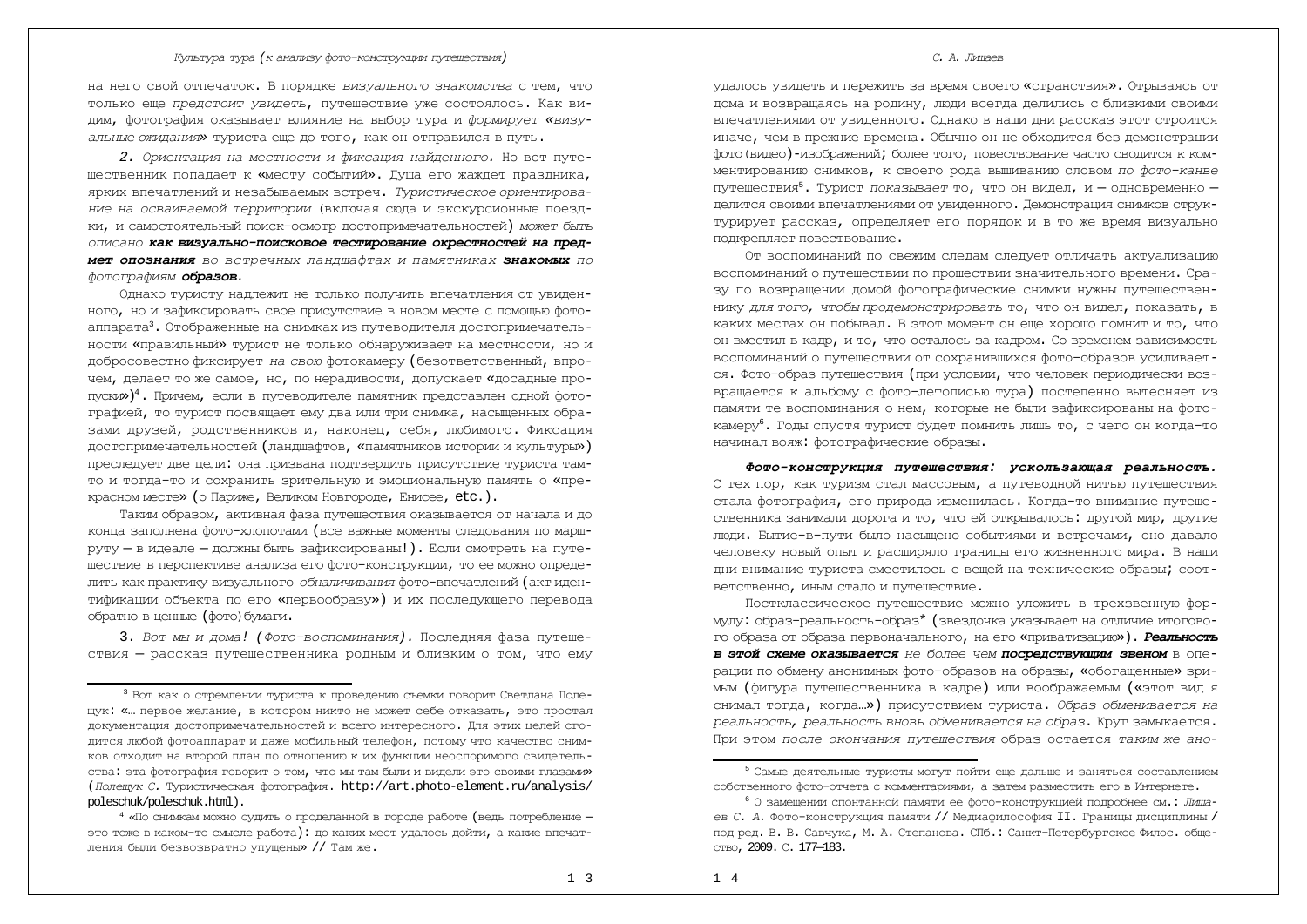$HUMHBM$ , каким он был до его начала. Но это – для стороннего наблюдателя. Для самого туриста отличие итогового фото-образа (того, который он разместит в домашнем альбоме) от первоначального («чужого», «холодного» образа с рекламного проспекта) весьма существенно. Обмен внешнего фото-образа на выполненный «собственноручно» оказывается «зримым» итогом тура; стремление к нему обеспечивает возведение его фотографической конструкции. Итоговая фотография (совершенно ординарная, такая же, как тысячи и миллионы «туристических снимков») содержит в себе *pешающее* для самого фотографа *отличие* от снимков в путеводителях: в *состав фото-картины* (зримо или незримо, на воображаемом уровне) инсталлирован его собственный образ.

Природные ландшафты, архитектурные сооружения и само путешествие ставятся на службу расширенному воспроизводству фотографических образов. И хотя туроператоры продвигают туры и отдельные тур-объекты под девизами «настоящий», «подлинный», «уникальный», но едва ли можно сомневаться в том, что «реальное» и «настоящее» — это рекламные слоганы, с помощью которых «торговцы впечатлениями» продают людям их же собственное жела-*НИ* ВСТРЕТИТЬСЯ С ЧЕМ-ТО НАСТОЯЩИМ, ПОДЛИННЫМ, ОРИГИНАЛЬНЫМ<sup>7</sup>...

Однако постольку, поскольку турист воспринимает то, перед чем его поставил туроператор, через фильтры уже виденных им фото/видео/

# *С. А. Лишаев*

óбразов, то есть *в режиме дежавю, реальность лишается того, что, с*обственно, и делает ее реальностью, - самостоятельности, самобытности. Покоренная фото-образом, оглянцевевшая реальность утрачивает способность аффицировать путешественника и не оставляет следа в его памяти. Но то, что не способно всерьез задеть за живое, не может и взволновать.

Вовлеченность в опознание знакомого, фиксация опознанного на камеру закрывает душу фото-туриста от аффицирования вещами, не позволяет им «сказать свое слово». «Отщелкивая» от себя вещи, турист не лает им возможности зацепить его, залеть за живое. **Предварительная** *(упреждающая)* **раскадровка мира** путеводителями и настроенность на съемку «парализует» вещи, встреченные туристом по холу экскурсии. Вещам в такой ситауции трудно задеть охотника за снимками «за живое», поскольку он имеет дело не напрямую с городским или природным ландшафтом, а с вешами и ландшафтами, пропушенными через фото-образы, которые он уже когда-то видел и которыми он видит, когда проводит - на уровне взгляда — раскадровку встречного сущего, укладывая его в прокрустово ложе возможного снимка. Отщелкивая (кадр за кадром) встреченное им сущее, фото-турист изолирует себя от того, что им «отщелкивается». Не готовность к сосредоточенному ожиданию, невнимание к миру - оборотная сторона потребительской стратегии фото-присвоения сущего<sup>8</sup>.

Превращая встреченное в предмет манипуляций, в то, что должно быть обработано с помощью камеры, турист (хочет он того или не хочет, сознает он это или не сознает) **видит** мир фотографией. Сначала он видит его снимками, которыми он был аффицирован, когда собирался в дорогу, потом - снимками, за которыми он охотится на месте событий. Фото-TVDИСТ С УСПЕХОМ ПЕРЕХВАТЫВАЕТ ВЕШЬ НА ПОЛПУТИ К ЭСТЕТИЧЕСКОМУ СОБЫтию с помощью ее предполагаемой (в момент поиска «кадра») фотографии. Однако в то время как субъект манипулирует реальностью, его аппарат манипулирует его вниманием и восприятием, надежно пред-упреждая (перекрывая) возможность эстетического события (события встречи с особенным. Люvгим).

Если воспользоваться метафорой «чучела», не так давно введенной в оборот А. Секацким (гламур – «чучело красоты»), то применительно к интересующей нас ситуации можно говорить о фото-конструкции тура как о *чучеле путешествия*. Турист находится в амбивалентной ситуации: с одной стороны, он стремится к настоящему, реальному, подлинному, с другой — он невольно превращает реальность в чучело реальности.

Порядок следования. Победа изображения над оригиналом в значительной мере обеспечивается самим порядком следования образов во вре-

 $^7$  Туристический рынок — важный, динамично развивающийся сегмент рынка потребительских товаров и услуг. Туроператоры осваивают, формируют и продают желание жить полной, настоящей жизнью, измерителем которой оказываетcя особенное (интенсивное) переживание, которое предполагает доступ к чему-то новому, необычному, экзотическому. Критерием настоящей (полной) жизни тут оказывается не исполнение заповедей, не следование своему призванию (предназначению), не приближение к тому, что ценно само по себе, а интенсивность пере-ЖИВАНИЯ СОбСТВЕННОГО ПРИСУТСТВИЯ. В XX веке масса людей утратила веру в безусловные ценности, а потому представление о настоящей жизни приобрело эстетический смысл (жизнь, полная ярких переживаний). Соответственно, вместо культуры религиозного и светского (святыни Искусства, Традиции, Знания) паломничества на первый план выдвинулся организованный туризм как путешествие за настоя**щими (новьми, яркими, сильными) впечатлениями.** Именно на яркие («незабываемые»), сильные впечатления намекают фото-образы, репрезентирующие «райские уголки» и «чудеса света»; впечатления от фотографий предваряют то, что турист – предположительно – должен испытать на месте, впечатление от снимка намекает на ту радость от созерцания снятых предметов, которая ждет туриста после того, как он ступит ногой своей в мир, представленный на фотографии. *Ре*- $\bar{a}$ у́џированная (для удобства потребления) на этапе выбора тура до набора об**разов-брендов** («тропический рай», «античные древности», «готическое средневековье», «лазурное побережье») **реальность** продается туристическими компа-НИЯМИ КАК ОСОбОГО РОДА ТОВАР - КАК НИЧЕМ НЕ ЗАМЕНИМЫЙ СТИМУЛЯТОР «РАДОСТИ», «удивления», «восторга», «блаженства», «потрясения», «чувства гармонии и покоя»... Двигаясь по проторенной дорожке хорошо организованных туров, потребитель с самого начала попадает в ситуацию тотальной симуляции: что бы турист ни VВИЛЕЛ — УВИЛЕННОЕ бУЛЕТ ИСКУССТВЕННОЙ КОНСТОУКЦИЕЙ (И ТОТ ФАКТ, ЧТО ОН ВИЛИТ настоящий волопал, что ломам на старой улочке 400 и больше лет и т. л., этой подмене не помешает).

 $8$  Одна из характеристик этоса фотохудожника — способность ждать момента, когда вещь явит себя в своем акме, в своей максимальной близости к собственному эйдосу, с тем чтобы удержать его. Художник проявляет выдержку в поисках (в ОЖИДАНИИ) ТОГО МИГА, В КОТОРЫЙ ВЕШЬ СПОСОбНА ОбНАРУЖИТЬ СЕбЯ В ПОЛНОЙ ЯВЛЕННОСТИ (о выдержке фотохудожника в поисках синтеза мгновенного и вечного подробнее см.: Секацкий А. К. Прикладная метафизика. СПб.: Амфора, 2005. С. 367-368).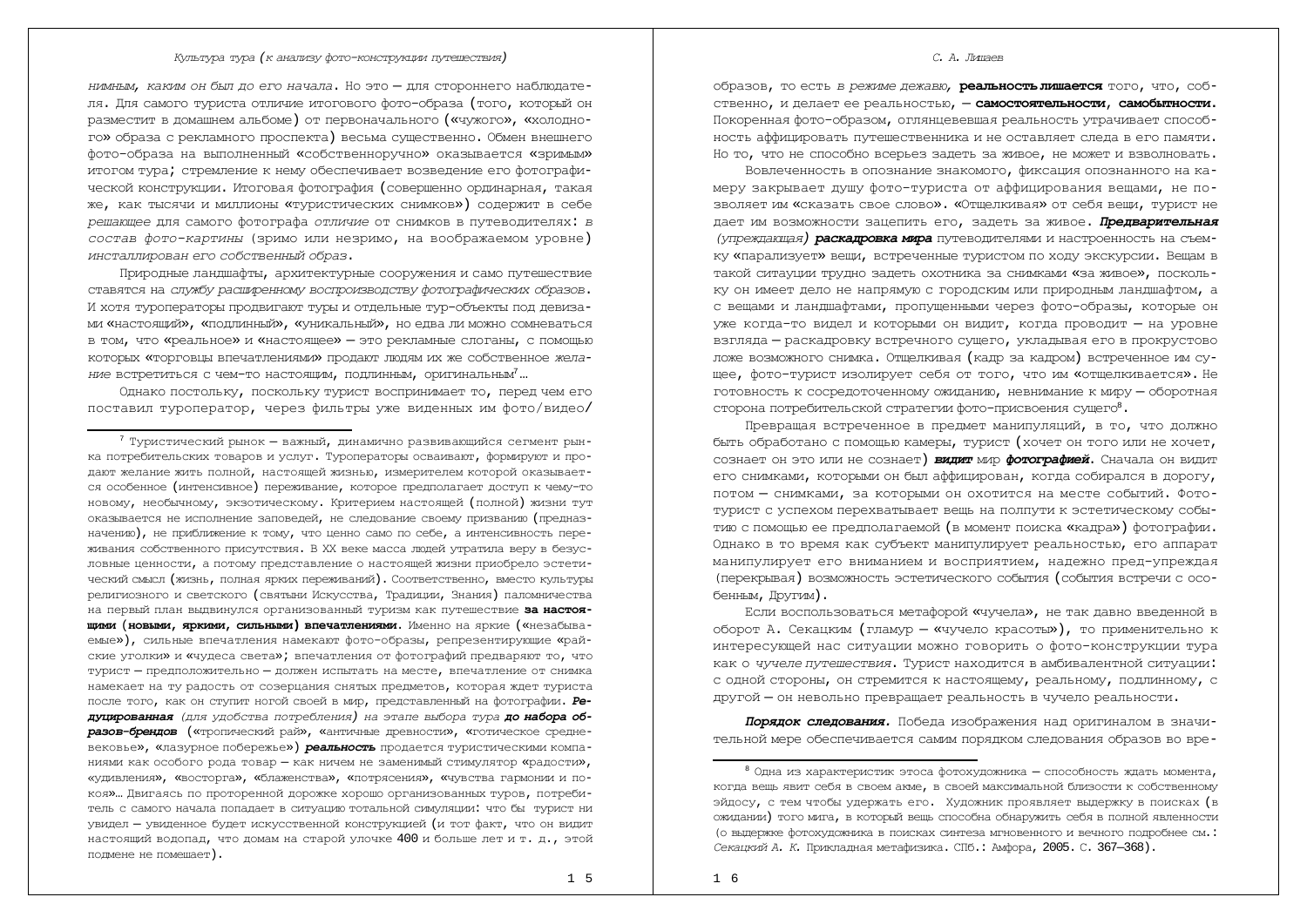мени. Независимо от того, будет ли то, что увидит турист, лучше или хуже, чем он *ожидал* увидеть накануне поездки, увиденное им будет увидено не первым, а вторым глазом. Турист, добросовестно изучивший информацию о месте предстоящего отдыха, попадает в капкан *дежавю без* тайны (в ловушку фото-дежавю). Опознание в неизвестном известного отсылает нас к феномену дежавю, но в случае с современным туризмом мы имеем дело, скорее, с пародией на дежавю, поскольку причина узнавания в незнакомом знакомого вполне тривиальна: турист видит то, что он vже видел на фотографиях, и узнает его. Путешественник непроизвольно сопоставляет то, что открывается его взору, с отпечатавшейся в его памяти фотографией (момент приближения к феномену дежавю можно ус-МОТРЕТЬ В ТОМ, ЧТО ТУРИСТ, УЗНАВАЯ «НЕЗНАКОМОЕ», НЕ ВСЕГДА СОЗНАЕТ, ЧТО «знакомое-незнакомое» знакомо ему по фотографии).

Видение вторым глазом (независимо от результатов сверки копии с оригиналом) – это видение рефлексивное. Причем рефлексия осуществляется как произвольно, осознанно, так и непроизвольно. Здесь-и-теперьвосприятие предмета (места, человека) опосредовано опытом его не-здесьи-не-теперь-восприятия. Прошлое видение определяет собой его здесь-итеперь восприятие достопримечательности (феномен видения фотографией). Такое видение обладает, несмотря на редуцированность предмета до изобразительной плоскости, темпоральным преимуществом перед восприятием вещи, с которой был сделан снимок: ведь *сначала* мы видели именно фотографический образ и только *потом* - саму вещь; следовательно, точкой отсчета в восприятии веши оказывается ее **фото-проекция, играющая роль оригинала.** Фото-проекция - по способу ее применения - это  $\mu$ ля туриста не копия, но «оригинал» (так сказать «сама вешь»). Образ на снимке - в момент встречи с его референтом - выступает в качестве модели, посредством которой вещь тестируется на предмет ее соответствия образу, сформированному в сознании туриста фотографией.

Порядок следования образов, подрывающий онтологическое первен-СТВО ВЕШИ, НИЧУТЬ НЕ МЕШАЕТ ТУРИСТУ ЧУВСТВОВАТЬ, ЧТО ОН ОТКРЫВАЕТ ДЛЯ себя что-то новое. Актуально данный ему объемный образ памятника культуры (природы) современный турист сравнивает с его плоским фото-образом. С одной стороны, реальность подчиняется образу, с другой - узнавание в трехмерном образе образа фотографического гарантирует эф- $\phi$ ект новизны ощущений, обогащает впечатление от предмета благодаря *ɨɳɭɬɢɦɨɣɞɢɫɬɚɧɰɢɢɦɟɠɞɭɹɪɤɨɣ, ɧɨɦɚɥɟɧɶɤɨɣɢɩɥɨɫɤɨɣɤɚɪɬɢɧɤɨɣ ɢɟɟɬɪɟɯɦɟɪɧɵɦ «ɨɬɨɛɪɚɠɟɧɢɟɦ» «ɧɚɦɟɫɬɟɫɨɛɵɬɢɣ», ɤɨɬɨɪɨɟɨɛɨɝɚ*дается богатством запахов, ощущением жары или холода, шумом ветра, играющего листвой деревьев, etc.<sup>9</sup>

# Турист пребывает в уверенности, что он получил новые, яркие впечатления и встретился с чем-то настоящим, подлинным. Как видим, фотоструктура тура, переворачивая отношения образа вещи и фото-образа, обеспечивает *произволство эффекта реального, полменяющего опыт встреɱɢɫɪɟɚɥɶɧɨɫɬɶɸ.*

**В поисках реального.** Если вернуться к вопросу о мотивах, которые заставляют туриста взять в руки фотоаппарат, то их можно назвать несколько. Мы остановимся только на двух, наиболее важных мотивах<sup>10</sup>.

НЫ, ПЕРЕВОД ЗНАКОМОГО ФОТО-Образа в Объемный Образ всегда Обогашает исходное изображение и усиливает впечатление от него (в реальности – «больше», чем на снимке), с другой – туриста подстерегает разочарование: на фотографии то же место выглядело более эффектно.

Архитектурный памятник, ландшафт может «не оправдать наших ожиданий» (оригинал может стушеваться перед копией). Победа копии над оригиналом (вещь в трехмерной реальности - как тень красочного фотообраза) имеет под собой определенные основания в области образно-визуальных технологий. Снимок, особенно если он слелан профессионалом, - это, по сути, конструкция образа, он представляет зрителю идеализированную вещь, вещь в том ее виде, в котором она предпочла бы предстать перед публикой, если бы была женщиной. Фототехника дает возможность видеть вещь лучше, чем ее способен увидеть человеческий глаз, фотограф долго ловит «момент», когда «модель» предстанет в своем «эйдосе», когда освещение позволит обыграть ее достоинства и скрыть ее дефекты. Фотограф выбирает ракурс, дистанцию, с которой он будет снимать «модель», он особенным образом обрабатывает изображения, используя возможности цифровых технологий, он vбирает лишнее, он добавляет недостающее... В результате фотоизображение оказывается совершеннее того «материала», от которого отправлялся фотограф, вещь представлена лучше, чем она выглядит в реальности (феномен «гиперреализма» и глянцевой красивости). Это и не удивительно, ведь задача профессионального фотографа, работающего на продавца товара, - произвести соблазн, создать такой снимок, который побудил бы человека купить вещь или услугу, а в рекламе, обслуживающей туриндустрию, - пробудить желание увидеть *своими глазами* то, что ему показывают фотографии. В итоге, если фотограф хорошо поработал с моделью, то человека, видевшего сначала фотографию, а потом - отснятый материал, может постичь разочарование; наличная вешь нередко пасует перед своей фотографией. Вещь - только тень образа, вида (эйдоса). Инверсия онтологического первенства вещи и образа обнаруживает себя так же в темпоральном аспекте, в аспекте длительности: фотографический образ может существовать неограниченно долго, в то время как трехмерная модель обречена на исчезновение (архитектурный памятник может быть уничтожен во время войны, снесен в ходе реконструкции города, разрушен землетрясением, но даже если этого не случится, он обречен на исчезновение просто в силу «работы времени»).

 $^{10}$  Таких мотивов можно назвать не два и не три, а значительно больше. Так, Например, можно упомянуть о мотиве соответствия социальному и культурному стендингу. Обладание мной-лично-снятыми-образами-вещей-которые-я-видел-сво-ИМИ-ГЛАЗАМИ ПОИОбщает туриста (и в его собственных глазах, и в глазах окружаю-ЩИХ) К ТОМУ, ЧТО ИМЕЕТ ВЫСОКИЙ ПО СРАВНЕНИЮ С «ПОВСЕДНЕВНО ВСТРЕЧАЕМЫМИ» ВЕЩАми культурный и эстетический статус (знаменитые ландшафты, памятники), и тем самым поднимает его культурную и социальную самооценку («Я это видел! Я смог себе это позволить!»).

1 8

## *С. А. Лицаев*

<sup>&</sup>lt;sup>9</sup> Понятно, что предварение модели ее образом создает возможность представить образ-на-фотографии в более выгодном свете, чем то, что человек может увидеть в реальности. Посылая партнеру по Интернет-переписке свою фотографию, девушка стремится создать о себе наилучшее представление, которое, вполне возможно, не вылержит испытания «очной ставкой». То же может произойти и с постопримечательностями, выставленными на рекламных проспектах. С одной сторо-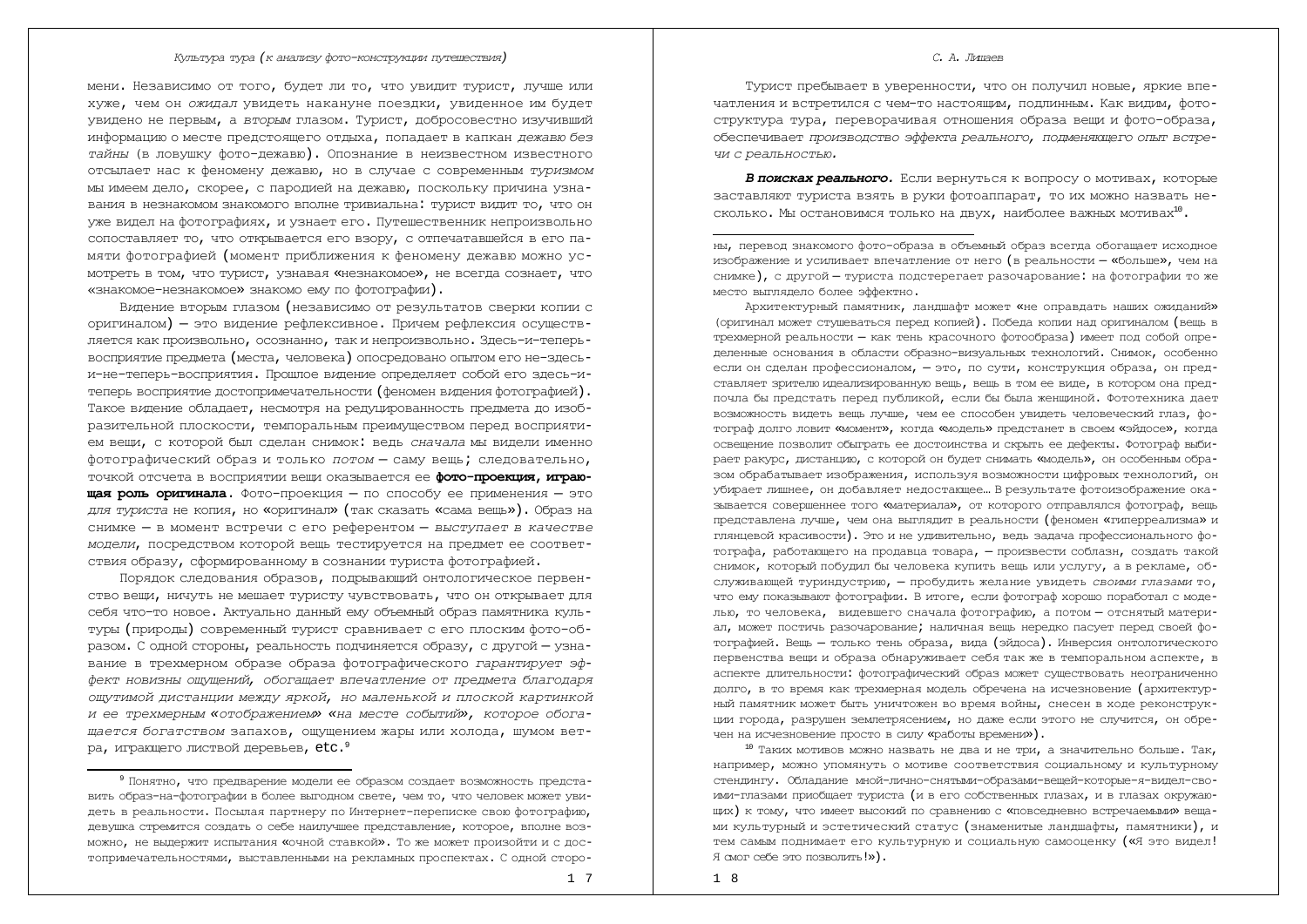Первый — это стремление путешественника не только получить новые впечатления, но и закрепить их за собой, удерживая впечатления при себе с помощью образов впечатливших его вещей. Турист надеется *VЛержать* особенные, отличные от повседневных, переживания посредством их компактной упаковки в образы. То, что впечатления, чувства, эмоции невозможно упаковать в технический образ, в расчет не принимается. Турист не хочет мириться с тем, что сохранность оставшихся после путешествия эмоциональных, зрительных и иных воспоминаний *нахолится под вопросом*. Он уповает на магическую мошь фототехники, рассчитывая на то, что она поможет ему сохранить прошлое не только на визуальном, но и на эмоциональном уровне. Присвоение образов с помощью фотосъемки кажется тем более привлекательным, что почти не требует от туриста усилий.

Второй — более существенный с экзистенциальной точки зрения мотив - потребность в утверждении (подтверждении) того, что путеше-*СТВИЕ ДЕЙСТВИТЕЛЬНО СОСТОЯЛОСЬ,* ЧТО ОН, ТУРИСТ, НА САМОМ ДЕЛЕ ВИДЕЛ новые ландшафты, города и памятники.

Почему, собственно, такая потребность возникает? Я бы указал на **две причины**, обусловливающие стремление «путешественника» к фотографическому подтверждению реальности реального.

1) Потребность уверить себя и других в реальности путешествия порождает предательская легкость, с которой современный турист переносится из родного Крыжополя в Египет, Испанию или Шотландию. *Отсут*-*CTBИе* — ПРИ «Передвижении» в страну пребывания и в процессе перемещения по ней — телесных (и душевных) *усилий, труда, риска* отчуждает «ПУТЕШЕСТВЕННИКА» ОТ ТОГО, ЧТО ЕМУ ПОКАЗЫВАЮТ ЭКСКУРСОВОЛЫ. Все, ЧТО ВХОдит в категорию «достопримечательностей» (это могут быть и живописные скалы, и морское побережье, и дворцы, и крепости, и храмовые комплексы, etc.), он воспринимает как объемную фотографию. И чем дороже, чем комфортабельнее тур, тем сильнее ощущение «невесомости», тем в большей мере ландшафты, созерцаемые туристом, воспринимаются как фотографии на страницах глянцевых журналов или как образы с экрана телевизора. «Виды» подаются потребителю как изысканные эстетические «блюда», которые он наконец-то может попробовать, не опасаясь подделки.

Именно доступность памятников природы и культуры превращает местность в объемную картинку, а землю - *в альбом, наполненный «изыс-*КАННЫМИ ВИДАМИ». ТУРИСТ СМОТРИТ НА ВЕЩИ, ВОСПРИНИМАЕТ ИХ, НО ПРИ этом не проходит пути, не делает и «шагу» для того, чтобы приблизиться к ним. Его видение не подкреплено экзистенциальными инвестициями (он не настроился на созерцание, требующее внимания и отрешенности). Турист находится в условиях, которые не предполагают внутренней собранности. Ситуация, в которую он помещен заботами туроператора, располагает к расслабленности. Организаторы тура подают «визуальные блюда» одно за другим, турист же пребывает в неподвижности. Его активность сводится к поворотам глаз и шеи и к манипулированию фотокамерой, в которую он «помещает» картины (виды), предупредительно «пролистыва-

## *С. А. Лицаев*

емые» пред его взором экскурсоводом<sup>11</sup>. Предметы, проплывающие перед ним, дереализованы уже самим способом их подачи. «Картинок» ему показывают много, но образы, предъявляемые в режиме слайд-шоу (недолгий взгляд на объект, принудительное перемещение - под предводительством гида – к другому объекту), едва ли смогут произвести сильное впечатление. Достопримечательности, предъявляемые с заранее задан-НЫМ РИТМОМ И СКОРОСТЬЮ, НЕ УСПЕВАЮТ УКОРЕНИТЬСЯ В СОЗНАНИИ В КАЧЕСТВЕ *особенных образов*. В результате их поток мало-помалу смешивается в неопределенный, размытый образ «Греции вообще», «Египта вообще», «Испании вообще», etc.

*Режим* экскурсионного слайд-шоу (с характерной для него принудительностью смены образов, предъявляемых к созерцанию) *побуждает* экскурсанта фиксировать на фотокамеру отдельные «виды» в надежде на то, что «потом, дома» снимок подтвердит, что «все это было, было на самом деле», и поможет вспомнить «бывшему», «как именно оно было»<sup>12</sup>.

2) Вторая причина, определяющая стремление туриста к утверждению реальности посредством ее фотосъемки, такова: реальность должна подтвердить свой статус, поскольку в ситуации ее тестирования на предмет соответствия фото-образу реальность реального изначально оказыва*ется под вопросом.* Остановимся на данном моменте подробнее.

С помощью фотографий реальность «дереализуется» и включается в оборот образов на стадии подготовки к путешествию. Реальность предмета (реальность ландшафта, дворца, плошади), отображенного на фотографии, всеми способами подчеркивается и рекламируется теми, кто делает, печатает и распространяет фотоснимки. Без утверждения реальности

 $12$  Это одна из причин, объясняющих почему туристы с таким усердием снимают «виды» и стремятся снять на фоне достопримечательностей родных, знакомых и сами себя. Тут работает не только логика нарциссического самолюбования, но и необходимость документального подтверждения того, что «все это было». Фотография воспринимается как страховка «взгляда» на достопримечательность. Тех*ɧɢɱɟɫɤɢɟɫɪɟɞɫɬɜɚɩɨɦɨɝɚɸɬɬɭɪɢɫɬɭɭɛɟɞɢɬɶɫɟɛɹɢɞɪɭɝɢɯɜɬɨɦ, ɱɬɨɨɧɞɟɣ* $c$ твительно присутствовал в такой-то точке пространства в таком-то году.

<sup>11</sup> В избранной нами перспективе функция экскурсовода состоит в обеспечении совпадения того, что турист видит на экскурсии, с тем, что он видел на фотографии путеводителя, которым его снабдила турфирма («посмотрите налево, вы видите собор XV века..», «посмотрите направо: перед вами открывается величественная панорама ...»). Помимо обеспечения идентификации фото-проекции достопримечательности с ее объемным образом, экскурсовод должен насытить видимые туристом формы информационным и эмоциональным содержанием (он сообщает туристам множество сведений о памятнике и генерирует приподнятое, праздничное настроение: «единственный в своем роде», «великолепный», «потрясающий», «волнующий», «чудес-НЫЙ»). Турист получает то, что ему причитается, то, что обещал ему рекламный проспект, плюс «еще кое-что» (пространство за кадром, рассказ экскурсовода). Следовательно, экскурсовод выступает в роли переводчика, обеспечивающего переход от фото-образа к реальности и от реальности – к фото-образу («у вас есть десять минут свободного времени для фотографирования!»).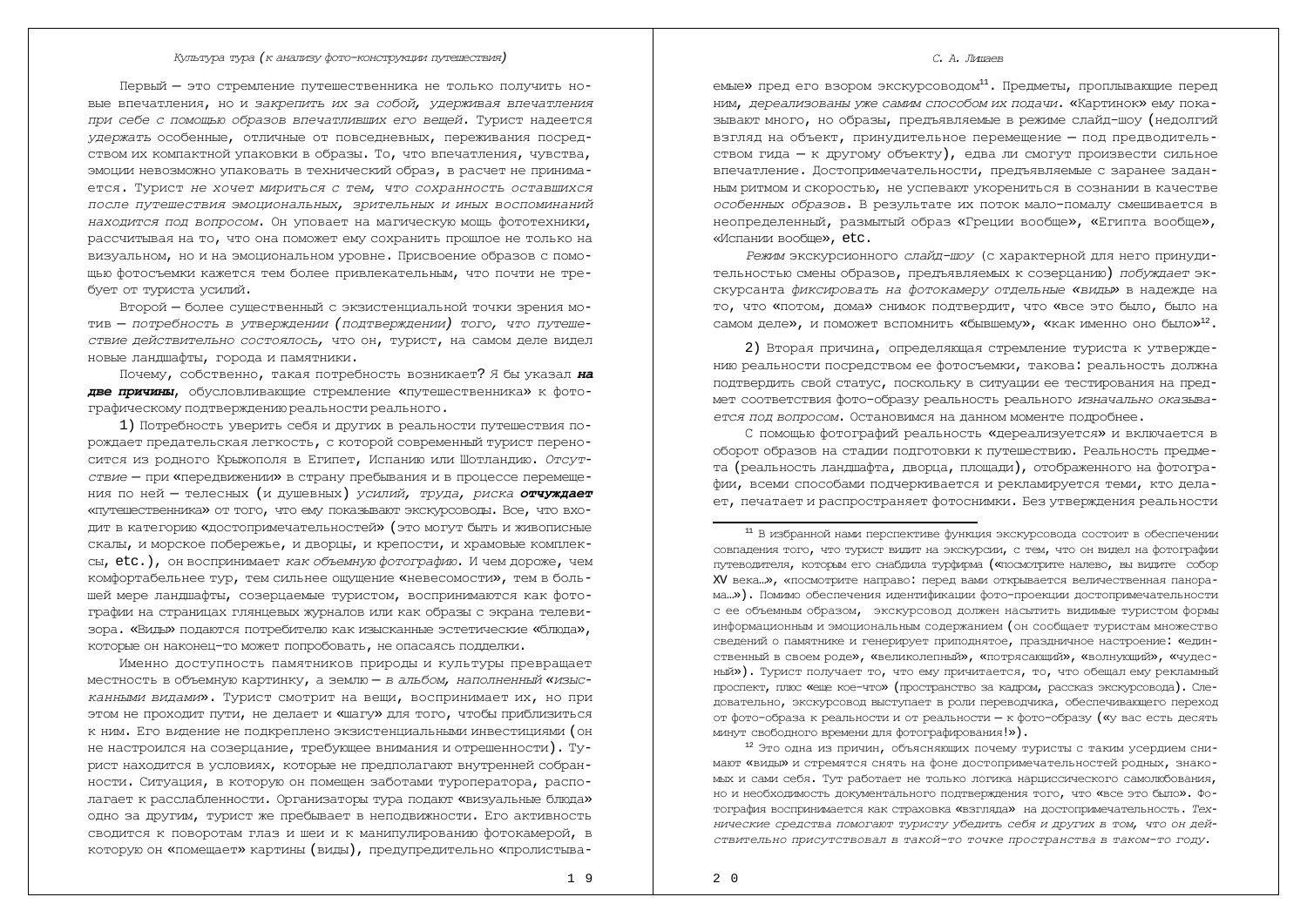вещей, фиксируемых фото-образами, не работают ни те фото-образы, которые предваряют путешествие («образы туроператоров»), ни те, которые турист увозит с собой на родину («трофеи туриста»). Ведь ценность фото-образов и как приманки для «покупателей путешествий», и как туристического трофея базируется на подразумеваемой всеми заинтересованными сторонами документальности снимков, их интимной соотнесенности с самими вещами. Акцентирование внимания на том, что сможет увидеть турист (в том числе - посредством компьютерной доводки фактvоности, яркости, четкости снимков), понуждает ландшафты и памятники – в момент, когда с ними встречается путешественник – функционировать в знаковом режиме, в режиме означивания собственной реально-*СТИ*. Когда гид предъявляет вещь к осмотру, он тем самым принуждает реальность означивать себя. Турист видел египетские пирамиды на фотографиях, по TV, на видео, так что пирамидам, включенным в оборот фото/ видео/образов, не остается ничего другого, как «**разыгрывать»** леред ту- $\emph{pucrom}$  **харту своей подлинности**, ведь как вид, как образ они ему уже *хорошо знакомы.* Пирамиды обозначают собственную реальность (свою подлинность) и тем самым - в акте их опознания созерцателем - утрачива*ютее, обращаясь в знак реальности, в знак присутствия. Имея дело со* знаками реальности и снимая их на фото (видео), турист присваивает реальность, уже обращенную в знак присутствия вещи и в знак присутствия туриста там-то и там-то (например, в знак его присутствия «под тенью пирамид»). Турист снимает не пирамиды (хотя субъективно уверен именно в этом), а их реальность; получается, что он снимает пирамилы, обращенные в знак двойного присутствия: в знак присутствия пирамид (пирамилы перед фотографом) и в знак присутствия туриста у их подножия.

Таким образом, набросанная нами схема фото-тура (фотообраз $pea$ льность-фото-образ\*) нуждается в конкретизации.

1. Фото-образ, предваряющий путеществие, не только нечто показывает, но и указывает на реальность того, что он отображает; фото-образ отсылает к своему референту, к реальности вне универсума технических **образов, то есть служит знаком реального** и именно в этом качестве воспринимается и туроператором, и его клиентом.

2. Встреча с референтом фото-образа, акт опознания вещи по ее фото-образу превращает реальное (вещь) в знак реального; реальность в качестве референта исходного фото-образа обнаруживает себя отсылкой к тому образу, по которому она была опознана, следовательно, турист воспринимает не просто вещь, но вещь, демонстрирующую свою реальность, *отсылающую* к своей подлинности. Вещь для туриста выступает как иное фотографии, она воспринимается как не-фотография, она означает нефотографичность, оригинальность. Она не просто дана, есть, присутствует, она *отсылает* к собственной реальности, следовательно, уже дереализована, превращена в знак.

3. Вещь (ландшафт, памятник), указывающая на свое присутствие, вещь как знак собственной реальности снимается туристом на камеру (турист убежден, что он имеет дело с «самой вещью»). Фотография, полу-

## *С. А. Лицаев*

ченная туристом, — это фотография двойного назначения: она призвана удержать образ достопримечательности (ландшафта), служить памяткой (напоминанием) о путешествии (то есть хранить «яркие впечатления») и УКАЗЫВАТЬ НА ТО, ЧТО ЭТО ПУТЕШЕСТВИЕ ДЕЙСТВИТЕЛЬНО бЫЛО. ФОТОГОАФИЯ это знак реальности вещи, демонстрировавшей туристу свою реальность (знак вещи, обращенной в знак своего присутствия), и знак (свидетель-СТВО) ТОГО, ЧТО ТУРИСТ ДЕЙСТВИТЕЛЬНО, НА САМОМ ДЕЛЕ СОВЕРШИЛ ЭТО «ПУТЕшествие» (что он «там был, мед-пиво пил...»).

Первоначальная схема путешествия, взятая в перспективе его визуальной конструкции, приобретает следующий вид: фотообраз-как-знак-реального — реальность-как-означаемое-образа-и-знак-реальности-реальногофотообраз-как-знак-знака-реальности-реального. В хорошо организованном туре турист движется по поверхности фотографии, как по ленте Мебиуса, не ИМЕЯ ВОЗМОЖНОСТИ СОПРИКОСНУТЬСЯ С РЕАЛЬНОСТЬЮ ПО ТУ СТОРОНУ ФОТО-Образа.

Ускользающая реальность и стратегия воздержания. Стертость впечатлений от путешествий, осуществляемых в контуре, заданном туроператором, обусловлена самой ситуацией организованного туризма.

Однако нельзя недооценивать и ту роль, которую играет здесь фотографии. Фотография и фотокамера, предназначенные для присвоения сущего и накапливания впечатлений, отгораживают путешественника от «самих вещей», подменяют событие встречи с особенным, Другим.

В современной культуре существует несколько типов туризма, которые в разной мере подталкивают туриста к замешению реальности ее фото-конструкцией. Наибольшая опасность подстерегает туристов хорошо организованных туров, следующих по проложенным для них маршрутам и получающих от путешествия все, что «положено» $^{\rm 13}$ .

Следующие в зоне риска – неорганизованные («дикие») туристы, TAFOTEKWA K TOMY KE TUIV BOEMANDENDOBOXNEHUA, YTO U TVDUCTH ODFAнизованные, но вынужденные (по финансовым соображениям) путешествовать самостоятельно. Мера совпадения знакомого по фото-образам и того, с чем они сталкиваются «на местности», здесь существенно меньше, а непредвиденных обстоятельств, бытовых трудностей, отклонений от заранее намеченного маршрута – больше. Соответственно, фото-конструкция «путешествия дикарем» более рыхлая, оставляющая больше мест реальности по ту сторону фотографии.

Еще менее действенной оказывается фото-конструкция в ситуации спортивного (тем более - «экстремального») туризма. Здесь мера неопре-

<sup>13</sup> Понятно, что в действительном путешествии (в отличие от идеальной конструкции современного тура, представленной в нашем эссе) многое из того, что встречает турист, он встречает впервые (ведь в его поле зрения попадают снимки только «главных постопримечательностей», а ими все многообразие явлений, с которыми он сталкивается на месте, не исчерлывается). Очевилно и то, что не всегла в руках у путешественника оказывается фотоаппарат, что не всегда он вспоминает о нем, когда встречается с чем-то интересным. Все это, однако, не может умалить «значения» фото-конструкции в трансформации путешествия в век продвинутых визуальных технологий.